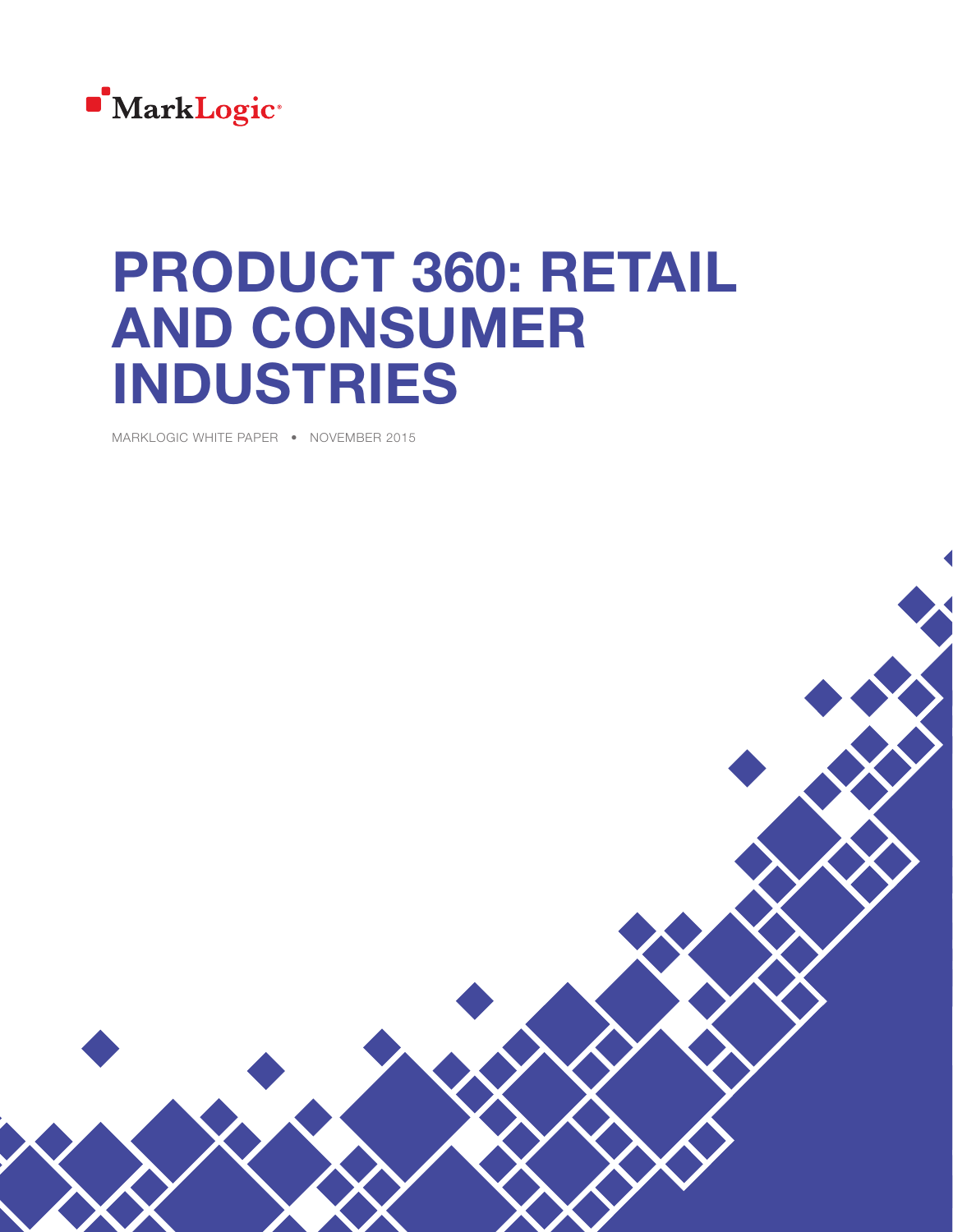## PRODUCT INFORMATION IS **COMPLEX**

A major challenge for Retail and Consumer companies today is product proliferation and product complexity. An electronics retailer for example may have over 70,000 products in its catalog, while it is not uncommon for an industrial distributor to have over a million products and represent over 1,000 suppliers. Products typically have short shelf lives. In electronics for example it's not uncommon for a new model to be released every year.

And, a "Product" is not just a physical SKU (stock keeping unit) but a complex combination of structured and unstructured data that helps consumers search for, evaluate, compare, and choose their desired purchase. Product information includes a variety of data elements which are generated and stored in multiple locations, for example:

- Product descriptive information (e.g. size, color, material, nutritional information, usage, and other elements that define it)
- Digital images and videos
- Customer ratings and reviews
- Dynamic pricing and promotions
- Availability in-stock
- Consumer loyalty information (who's most likely to buy it)
- Related products and accessories

These data elements often sit in different databases and legacy systems, making accessing them a challenge.

### A BREAKTHROUGH SOLUTION

MarkLogic helps Retailers turn product information into a source of competitive advantage. The MarkLogic® Enterprise NoSQL database platform ingests and indexes every data element of your product related information. The platform securely aggregates and manages all your complex structured and unstructured product information, and includes built-in search and query, as well as the ability to build applications.

From a consumer's perspective, MarkLogic enables superior search to find what you're looking for, comparisons with like products based on multiple attributes and features, and promotions that match your unique needs.



Product information includes a wide variety of data elements

## WHY IS "PRODUCT 360" IMPORTANT?

Creating, maintaining, and managing a 360 degree view of products is at the core of competitive differentiation – and in fact even survival – for retail and consumer companies.

Key benefits of a Product 360 include:

#### REVENUE GROWTH

Today just 3% of on-line e-commerce transactions actually result in a sale. E-Commerce is the fastest growing channel for retailers, and sales via e-commerce grew by 16% in 2014 year-over-year while in-store sales were largely flat. MarkLogic's improved Search capabilities allow consumers to find what they are looking for, compare products based on features and attributes easily, and make the purchase.

Providing in-store sales associates with the right data is also critical. Over 90% of sales are still done in-store – and being able to respond knowledgeably to consumers with regards to the entire bundle of products enables associates to up-sell and cross-sell solutions. Simply put, customers rarely buy a single product; help them instead to buy recipes to cook for dinner (vs just an ingredient), or instead of "just a TV" help them purchase an entertainment system (which may include a sound system, cables, a DVD player, a service package, and installation).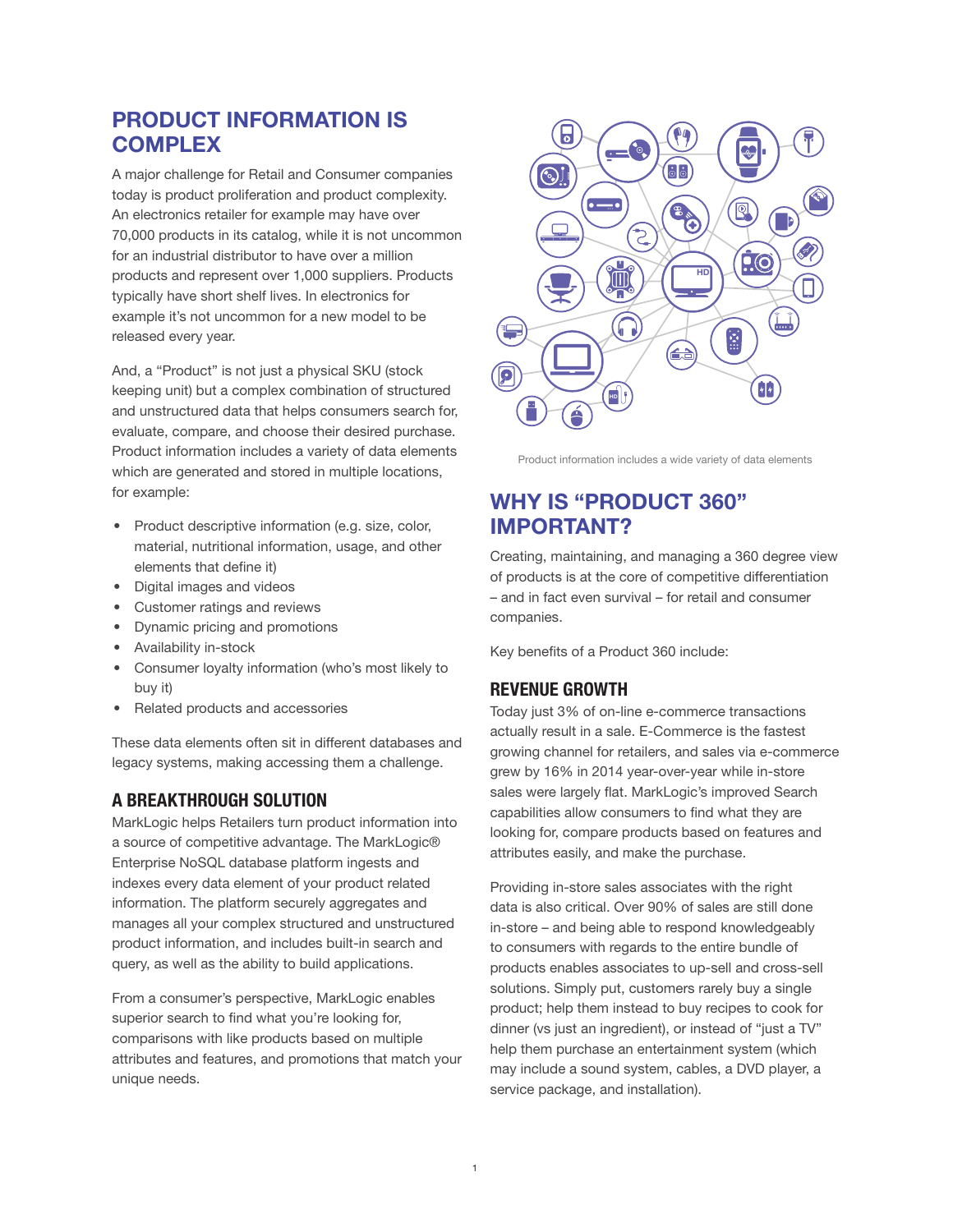#### REDUCE CHURN

Customers often leave on-line or in-store before making a purchase because they are frustrated with your website's or store's search capabilities, or the recommendations and information they get to aid with purchase decisions. You can decrease the rates of cart abandonment by providing more useful information in a more user-friendly environment, based on your customers' needs.

If Only 3 out of 100 people who visit a site actually buy something.

Of those who put items in their shopping carts, only 1 of 3 makes it to checkout."

#### INCREASED CUSTOMER SATISFACTION & REDUCED COSTS

Having all relevant information available helps your representatives respond to the customer's request or complaint accurately, in a timely manner – and keeps the customer coming back to you instead of your competitors.

## WHY IS BUILDING A PRODUCT 360 SOLUTION SO DIFFICULT?

There are a number of key challenges that retailers must overcome in order to achieve a Product 360:

#### DATA INGESTION

A typical retailer's product data is extremely complex – consisting of multiple sources of both structured and unstructured data that need to be ingested and integrated into a database on an ongoing basis. This heterogeneous data includes:

- Product information
- Digital images and videos
- Customer ratings
- Dynamic pricing, promotions
- Availability in-stock
- Consumer loyalty information
- Product Relationships (e.g. accessories, related products and services)

#### SEARCH AND UPDATES

Product related data changes often – with new models, new product innovations, and the addition of additional features like colors, sizes, and descriptive attributes. But unfortunately for most e-commerce search technologies built on relational database technology, the required pre-determined schema (that determines how the data is to be sorted and searched) restricts the number of attributes that can be associated with the data. As a result, consumer search is constrained and limited – and your customers often can't find what they're looking for! From a development perspective, updating pre-defined schemas is difficult and requires significant amounts of additional coding and development – costing your company time and money.

#### SUPPLIER ON-BOARDING

Part of the problem with search technologies bolted on to relational databases is the need to establish a schema upfront to ingest the data. It is difficult and time-consuming to add new suppliers and create new content products to feed the channel, because you need to force the supplier to collate and categorize their data into exactly the schema you've established. Distributors, for example, often restrict the number of suppliers – limiting sales opportunities – because they are unable to cope with the on-boarding issue for suppliers of slow-moving products or limited product sets.

#### RELATIONSHIPS AND CONTEXT

Gaining real benefit from a Product 360 requires creating linkages across a wide variety of product data and information. Remember, consumers buy:

- Recipes for dinner, e.g. wine and cheese pairings
- Entertainment solutions, e.g. TV + DVR + Cables + Delivery/Installation + Service
- Products and accessories, e.g. HP Printer + right toner cartridge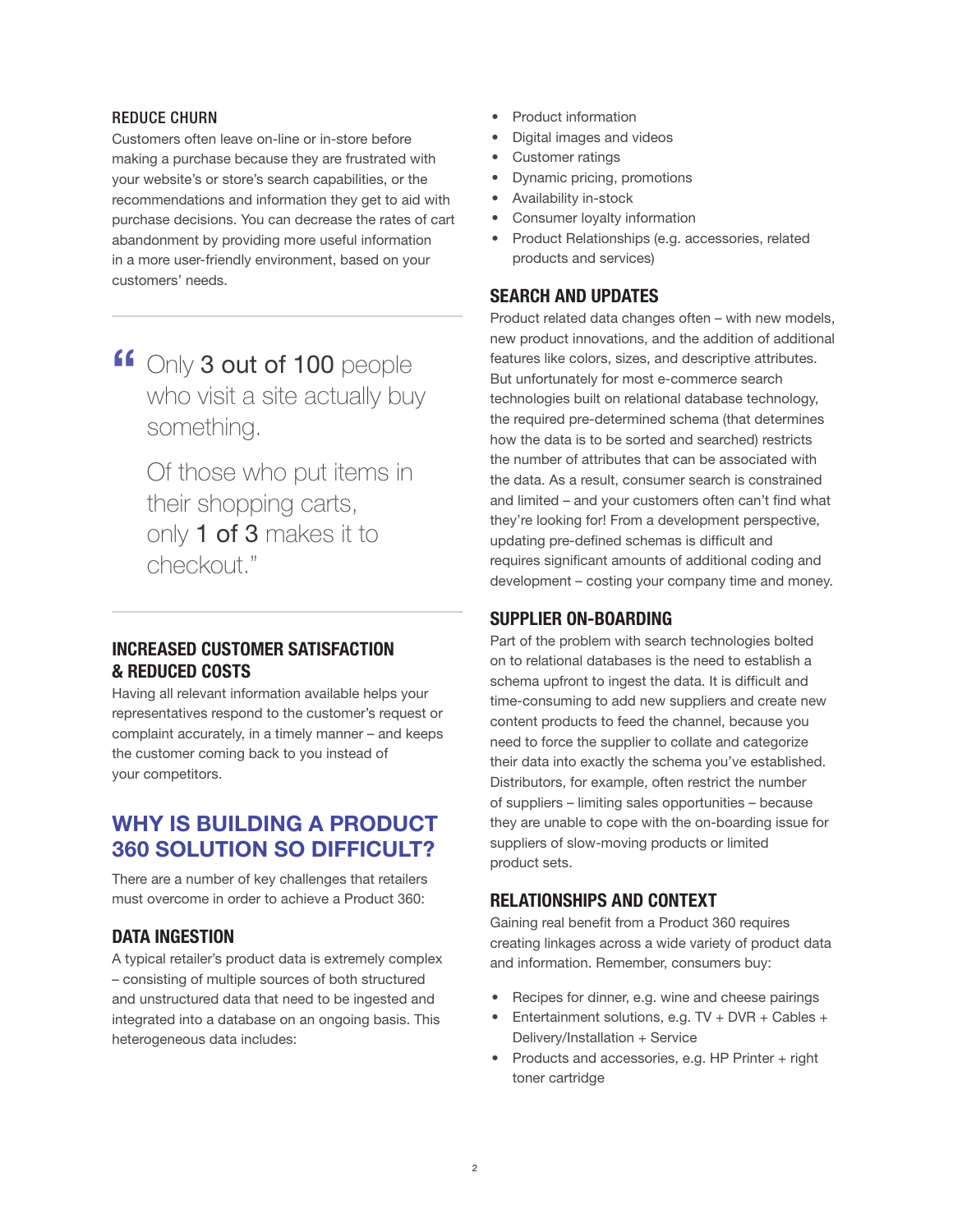In the absence of context or linkages between the product data, the retailer loses the ability to cross-sell and up-sell consumers both in-store via well-informed sales associates and on-line by making the right linked product recommendations.

#### OPERATIONAL CAPABILITIES

Finally – and perhaps most importantly – the database needs to provide a real-time view of products, dynamic pricing, promotions, availability, product images, and videos. This is important so consumers can close their sales transactions on-line with the latest product information and in-store sales associates have access to up-to-date information – leading to better customer satisfaction and reduced rate of returns.

To summarize, any technology supporting a true Product 360 solution for e-commerce and in-store must be able to ingest multiple sources of structured and unstructured data, enable search and query of the data, and capture context and relationships between the data elements. And it must be able to do all this in real-time.

## THE MARKLOGIC PRODUCT 360 SOLUTION

Global organizations use MarkLogic as the superior solution to their Product 360 issues. The MarkLogic Enterprise NoSQL platform provides a unique combination of capabilities to support the creation and ongoing support of a robust Product 360 solution.

## EASE OF DATA INGESTION

For retailers the scale and complexity of product data that needs to be ingested is a major barrier that needs to be addressed upfront. MarkLogic is the only database that is optimized to store JSON, XML, RDF, and Geospatial data. MarkLogic can ingest the two most popular forms of document data—JSON and XML—natively, meaning there is no conversion required and no valuable data lost. MarkLogic can also handle all the other sources of data you need to use, from RDF (Resource Description Framework, the W3C standard for semantic "triples") relationships to text, geospatial data, binary image and video files, and PDFs—without the need for conversion. MarkLogic users start with more answers available because they start with better data.



MarkLogic integrates complex data to power business insights

## EASE OF DEVELOPMENT AND CHANGES TO PRODUCT DATA

One of the major problems with search technologies bolded on to relational databases is that they require extensive up-front schema development, they limit attributes based on which searches can be conducted, and they are difficult to update. Changes take considerable development time and cost you money. MarkLogic is a multi-model, document-oriented database that does not require a pre-defined schema before data is loaded into the database. Unlike with relational databases, you can change the data without mapping it to a fixed schema or hiding data in opaque objects. You can still store all of the information that you would find in the row of a relational table, but because it is stored and indexed as documents, you don't have to normalize the data, and you don't have to worry about how the shape of the data changes over time. This means you save enormous amounts of time and energy that would ordinarily be invested in ETL processes, and you also gain agility later on with future development.